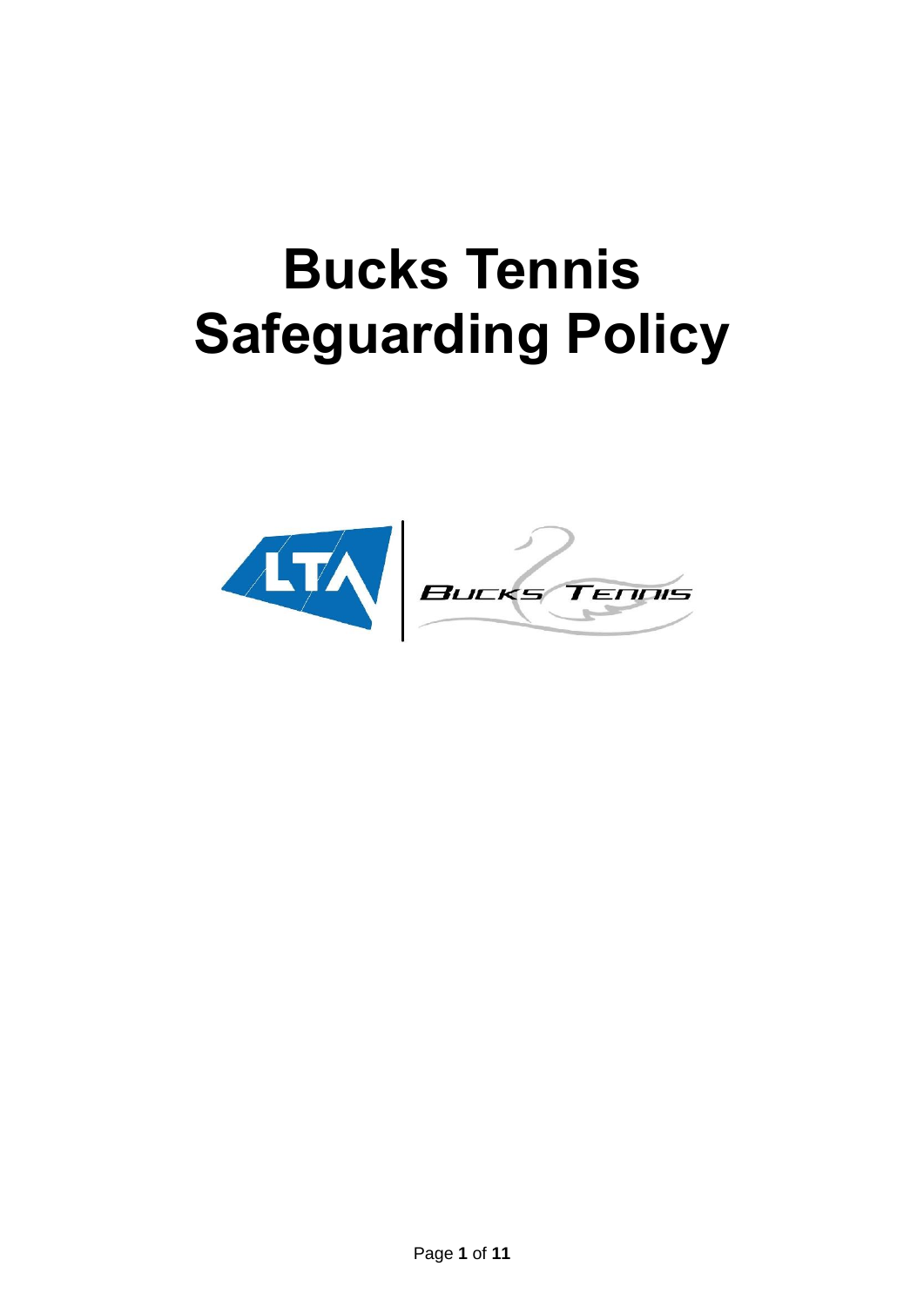# **What to do if the County Association becomes aware of a safeguarding concern**

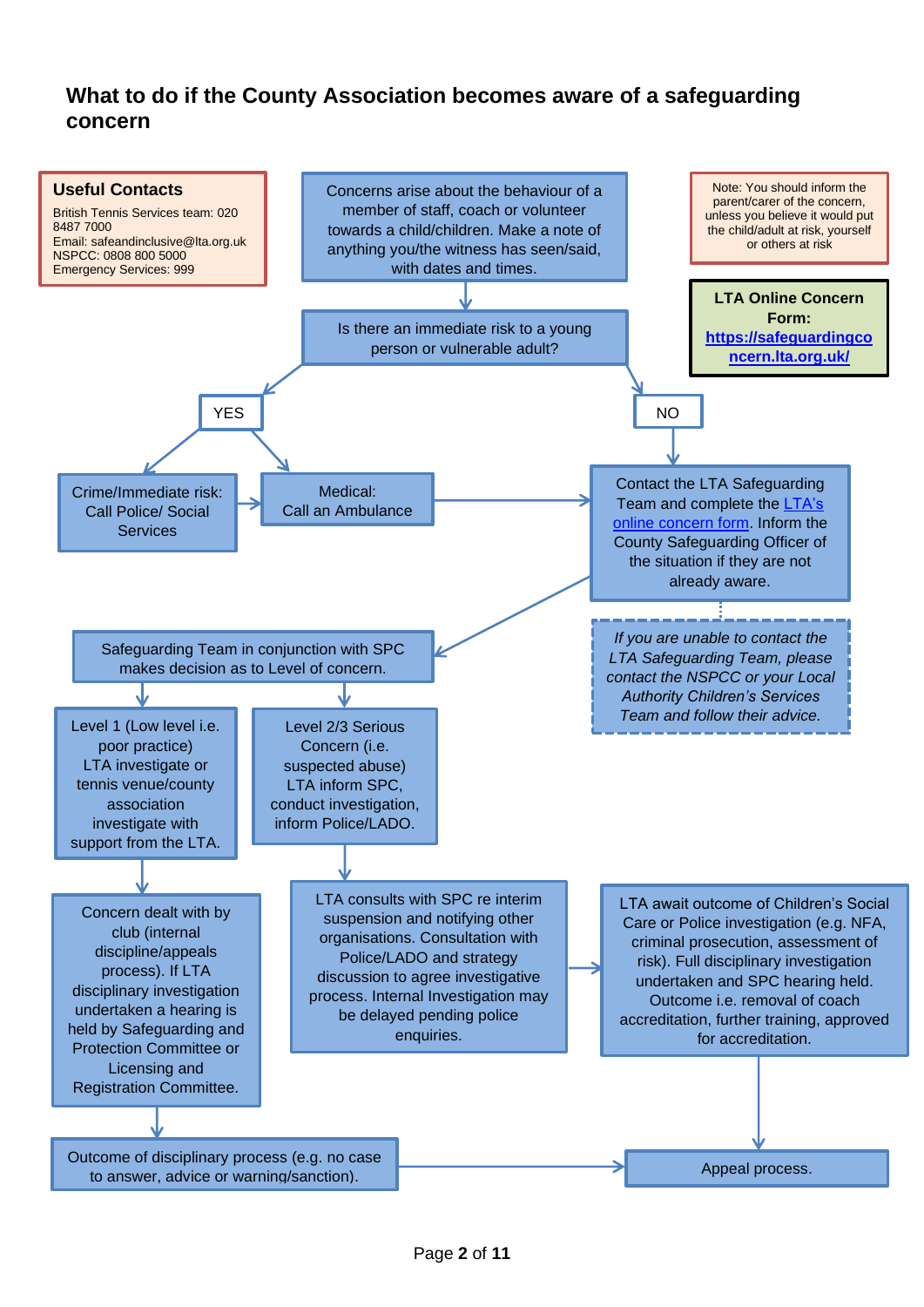# **Safeguarding Policy**

## **1. Policy statement**

Bucks Tennis is committed to prioritising the well-being of all children and adults at risk, promoting safeguarding in our county at all times, including all programmes and events we run. All activities, events and trips arranged by the county association run in accordance with the LTA's Safeguarding at Events and Competitions guidance. This Policy strives to minimise risk, deliver a positive tennis experience for everyone and respond appropriately to all safeguarding concerns/disclosures.

## **2. Use of terminology**

**Child:** a person under the age of eighteen years.

Note that some legislation in Scotland defines a child as a person under sixteen years old. However, where there is any safeguarding concern, anyone under the age of 18 is regarded as a child unless advised otherwise by the LTA Safeguarding Team.

**Adult at risk of abuse or neglect:** a person aged eighteen years or over who is, or may be, in need of community care services by reason of disability, age or illness; and is, or may be, unable to take care of, or unable to protect him or herself against abuse or neglect.

**Safeguarding children:** protecting children from abuse and neglect, preventing the impairment of children's health or development, ensuring that they grow up in circumstances consistent with the provision of safe and effective care, and taking action to enable all children to have the best life chances.

**Safeguarding adults at risk:** protecting adults from abuse and/or neglect. Enabling adults to maintain control over their lives and make informed choices without coercion. Empowering adults at risk, consulting them before taking action, unless someone lacks the capacity to make a decision, or their mental health poses a risk to their own or someone else's safety, in which case, always acting in his or her best interests.

*(See appendix A for full glossary of terms)*.

## **3. Scope**

This Policy is applicable to all staff, volunteers and people affiliated to Bucks Tennis It is in line with national legislation and applicable across the UK.

Guidance on implementing the policy is outlined in the following documents:

• *What's the Score toolkit*

Advice, guidance and support is available from the LTA Safeguarding Team.

**4. Responsibility for the implementation of the Safeguarding Policy, Code of Conduct and Reporting Procedure**

## **SAFEGUARDING IS EVERYONE'S RESPONSIBILITY: NOT RESPONDING TO A SAFEGUARDING CONCERN IS NOT AN OPTION.**

- The Bucks Tennis Management Committee overall accountability for this Policy and its implementation
- Our County Safeguarding Officer is responsible for updating this Policy in line with legislative, county and LTA developments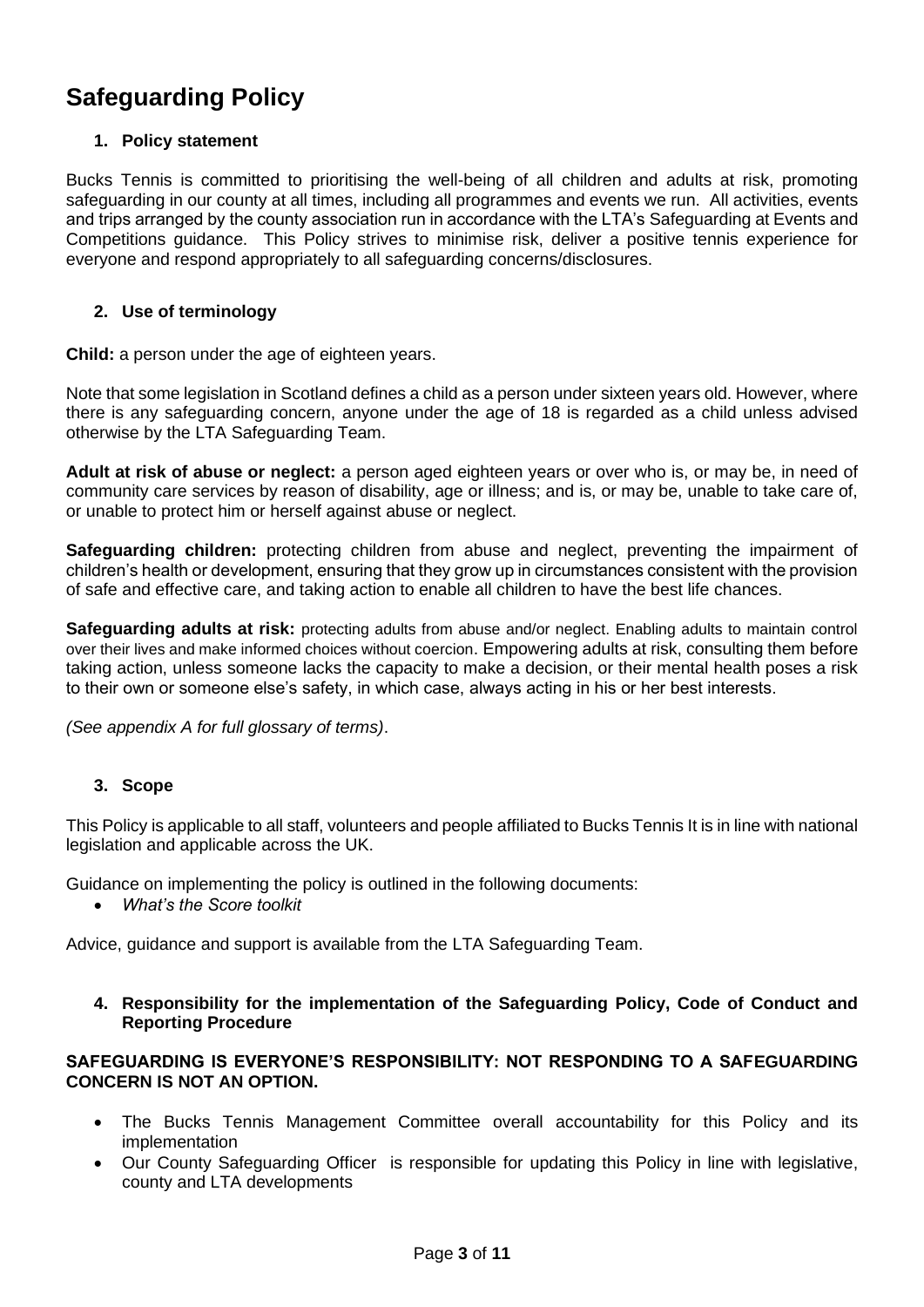- All individuals involved in Bucks Tennis are required to adhere to the Policy and Code of Conduct
- The LTA Safeguarding Team and Tennis Scotland, Tennis Wales and Tennis Foundation Safeguarding Leads can offer support to Bucks Tennis.

## **Where there is a safeguarding concern/disclosure:**

- The individual who is told about, hears, or is made aware of the concern/disclosure is responsible for following the Safeguarding Reporting Procedure. Unless someone is in immediate danger, they should inform their County Safeguarding Officer, LTA Safeguarding Team or National Safeguarding Lead
- The County Safeguarding Officer is responsible for reporting safeguarding concerns to the LTA Safeguarding Team
- The LTA Safeguarding Team is responsible for assessing all safeguarding concern/disclosures that are reported to them and working with the County Safeguarding Officer to follow up as appropriate on a case-by-case basis, prioritising the well-being of the child/ adult at risk at all times. Dependent on the concern/disclosure, a referral may be made to:
	- $\circ$  The police in an emergency (999);
	- o Local Authority Children's Services: Telephone: 01296 383962 Out of hours contact: 0800 999 7677 Email: secure-cypfirstresponse@buckscc.gcsx.gov.uk
	- o Local Authority Adult Services Report abuse: 0800 137 915 Adult social care team: 01296 383204 Out of hours contact: 0800 999 7677
	- o Designated Officer (England only) for concerns/disclosures about a member of staff, consultant, coach, official or volunteer Venetia Cottman [juniorcoordinator@buckstennis.com](mailto:juniorcoordinator@buckstennis.com) 07971 141312

## **5. Breaches of the Safeguarding Policy, Code of Conduct and Reporting Procedure**

Breaches of this Policy and/or failure to comply with the outlined responsibilities may result in the following:

- Disciplinary action leading to possible dismissal and legal action;
- Termination of current and future roles within Bucks Tennis and other roles in clubs, the LTA, Tennis Wales, Tennis Scotland and the Tennis Foundation*.*

Actions taken by staff, consultants, volunteers, officials, coaches who are engaged by Bucks Tennis that are seen to contradict this Policy may be considered a violation of this Policy.

Where an appeal is lodged in response to a disciplinary action made by Bucks Tennis, the individual should adhere to Bucks Tennis' appeal procedure.

#### **6. Related policies and guidance**

The LTA What's the Score toolkit:

[https://www.lta.org.uk/globalassets/about-lta/safeguarding/whats-the-score---safe-and-inclusive](https://www.lta.org.uk/globalassets/about-lta/safeguarding/whats-the-score---safe-and-inclusive-tennis.pdf)[tennis.pdf](https://www.lta.org.uk/globalassets/about-lta/safeguarding/whats-the-score---safe-and-inclusive-tennis.pdf)

More information on safeguarding: <https://www.lta.org.uk/about-us/safeguarding-protection/>

# **Codes of Conduct**

## **All members of staff and volunteers agree to:**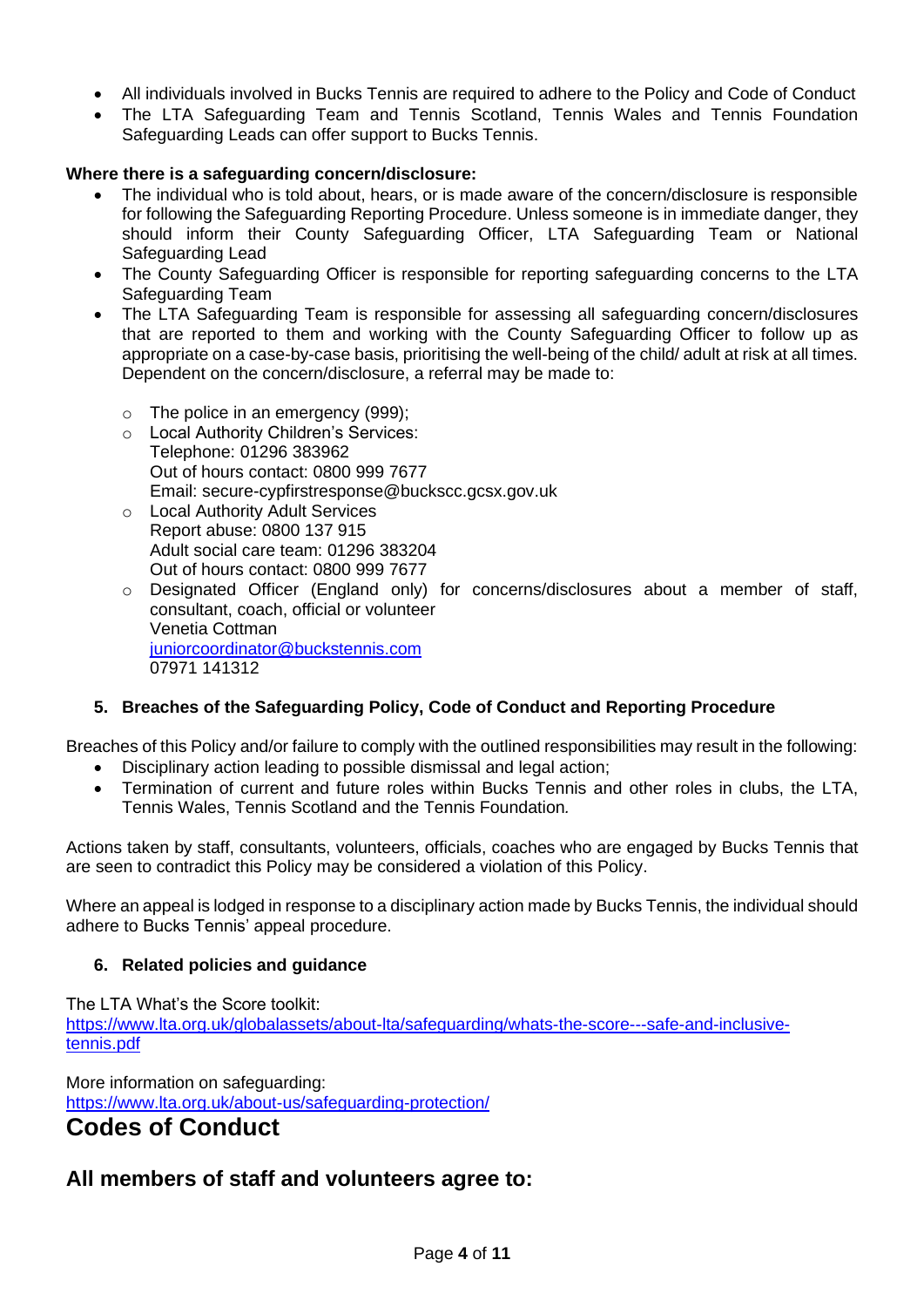- Prioritise the well-being of all children and adults at risk at all times
- Treat all children and adults at risk fairly and with respect
- Be a positive role model. Act with integrity, even when no one is looking
- Help to create a safe and inclusive environment both on and off court
- Not allow any rough or dangerous behaviour, bullying or the use of bad or inappropriate language
- Report all allegations of abuse or poor practice to the club Welfare Officer
- Not use any sanctions that humiliate or harm a child or adult at risk
- Value and celebrate diversity and make all reasonable efforts to meet individual needs
- Keep clear boundaries between professional and personal life, including on social media
- Have the relevant consent from parents/carers, children and adults before taking or using photos and videos
- Refrain from making physical contact with children or adults unless it is necessary as part of an emergency or congratulatory (e.g. handshake / high five)
- Refrain from smoking and consuming alcohol during club activities or coaching sessions
- Ensure roles and responsibilities are clearly outlined and everyone has the required information and training
- Avoid being alone with a child or adult at risk unless there are exceptional circumstances
- Refrain from transporting children or adults at risk, unless this is required as part of a club activity (e.g. away match) and there is another adult in the vehicle
- Not abuse, neglect, harm or discriminate against anyone; or act in a way that may be interpreted as such
- Not have a relationship with anyone under 18 for whom they are coaching or responsible for
- Be acutely aware of the power that coaches and coaching assistants develop over players in the coaching relationship and avoid any intimacy (sexual or otherwise) with players

## **All children agree to:**

- Be friendly, supportive and welcoming to other children and adults
- Play fairly and honestly
- Respect club staff, volunteers and Officials and accept their decisions
- Behave, respect and listen to your coach
- Take care of your equipment and club property
- Respect the rights, dignity and worth of all participants regardless of age, gender, ability, race, culture, religion or sexual identity
- Not use bad, inappropriate or racist language, including on social media
- Not bully, intimidate or harass anyone, including on social media
- Not smoke, drink alcohol or drugs of any kind on club premises or whilst representing the club at competitions or events
- Talk to the club Welfare Officer about any concerns or worries they have about themselves or others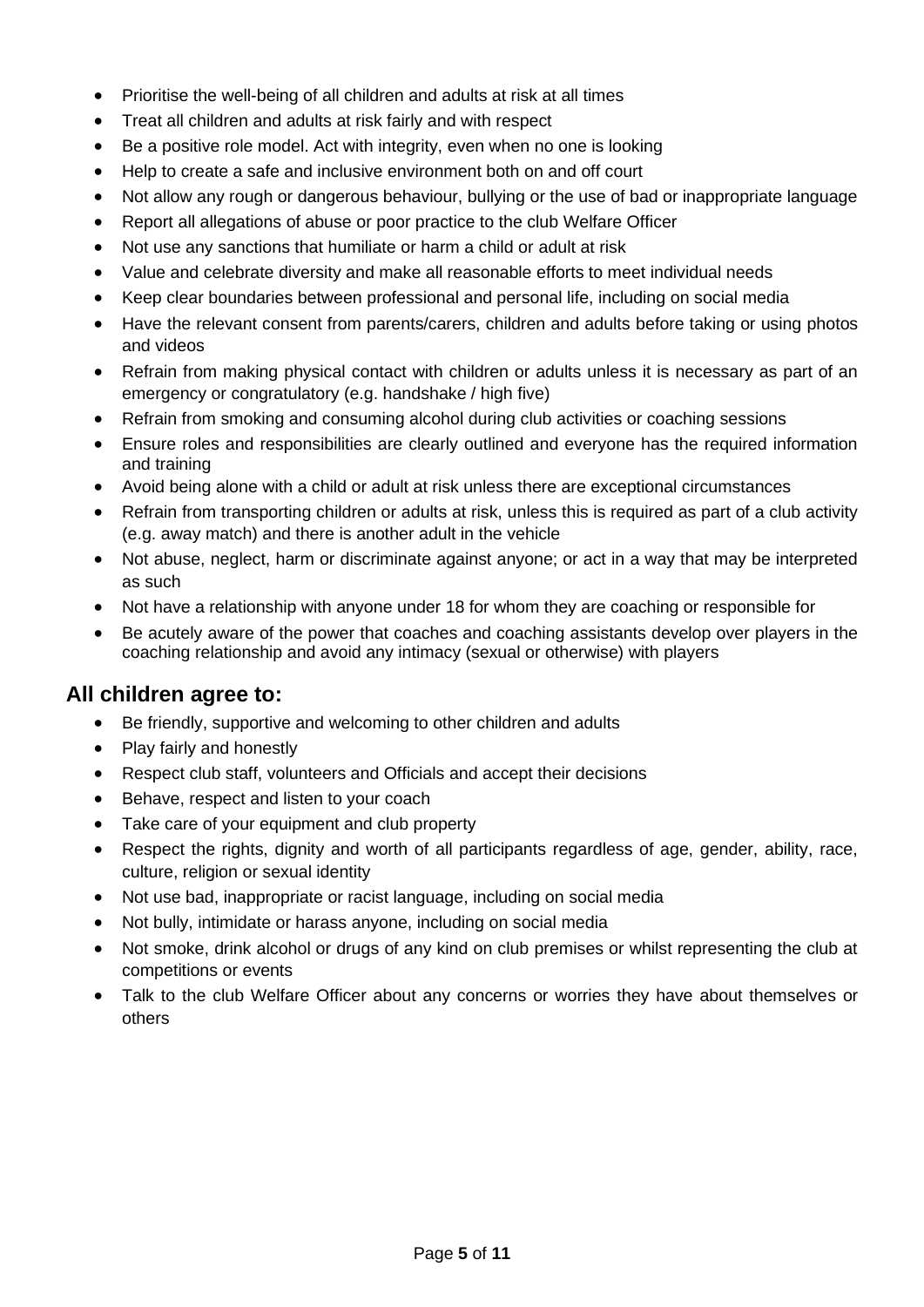This Policy and Code of Conduct is reviewed every two years (or earlier if there is a change in national legislation).

This Policy and Code of Conduct is recommended for approval by:

| <b>Bucks Tennis President Rosemary Badman</b>            | Date: 22/09/2020 |
|----------------------------------------------------------|------------------|
| Bucks Tennis County Safeguarding Officer Venetia Cottman | Date: 22/09/2020 |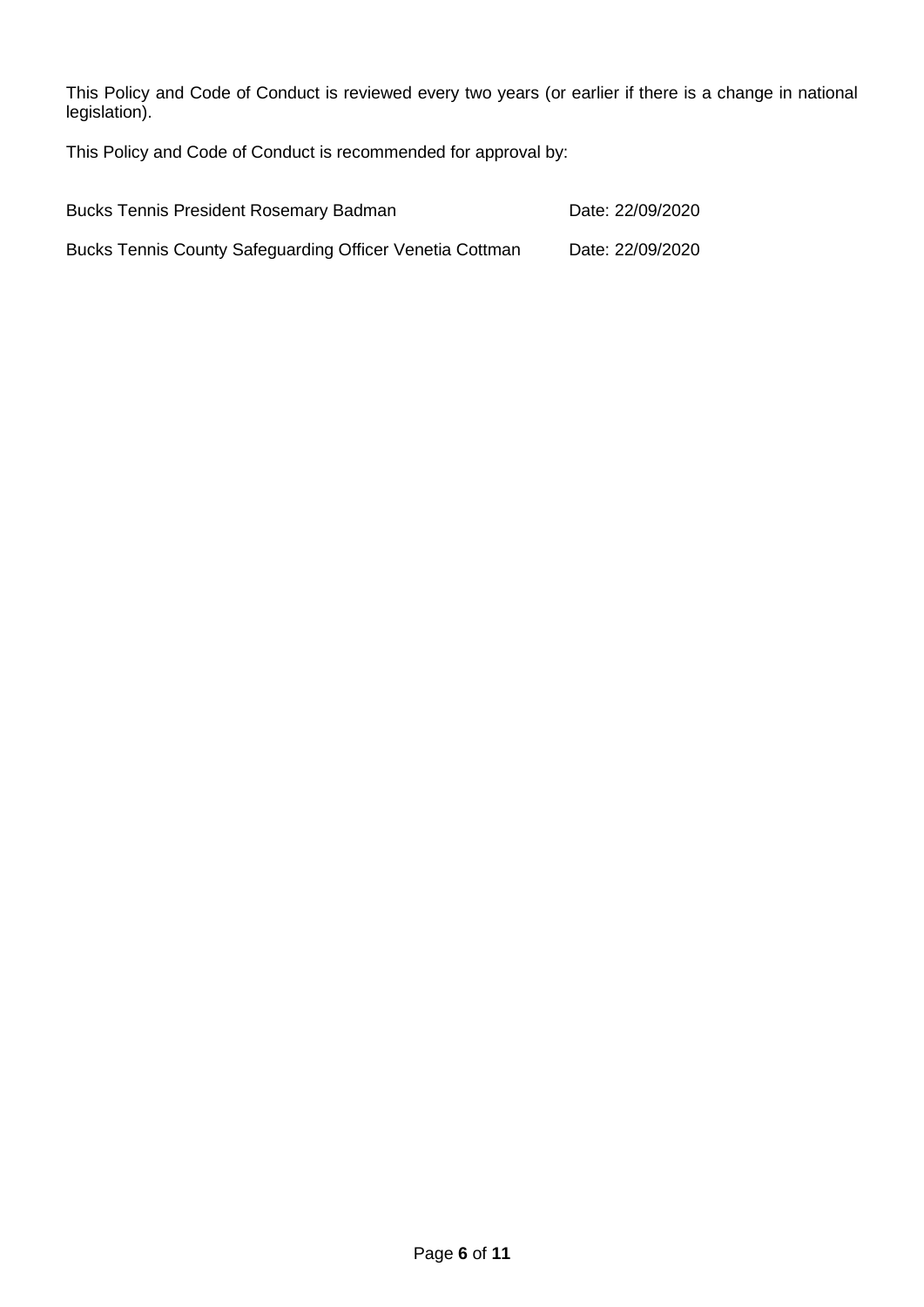# **Appendix A: Glossary of Terms**

**Safeguarding:** protecting **children** from abuse and neglect, preventing the impairment of children's health or development, ensuring that children are growing up in circumstances consistent with the provision of safe and effective care, and taking action to enable all children to have the best life chances. Enabling **adults at risk** to achieve the outcomes that matter to them in their life; protecting their right to live in safety, free from abuse and neglect. Empowering and supporting them to make choices, stay safe and raise any concerns. Beginning with the assumption that an individual is best-placed to make decisions about their own wellbeing, taking proportional action on their behalf only if someone lacks the capacity to make a decision, they are exposed to a life-threatening risk, someone else may be at risk of harm, or a criminal offence has been committed or is likely to be committed.

## **Abuse and neglect**

**Physical abuse:** A form of abuse which may involve hitting, shaking, throwing, poisoning, burning or scalding, drowning, suffocating or otherwise causing physical harm to a child or adult at risk. Physical harm may also be caused when a parent or carer fabricates the symptoms of, or deliberately induces illness

**Sexual abuse:** Involves forcing or enticing a child or young person to take part in abuse sexual activities, not necessarily involving a high level of violence, whether or not the child is aware of what is happening. The activities may involve physical contact, including assault by penetration (for example, rape or oral sex) or non-penetrative acts such as masturbation, kissing, rubbing and touching outside of clothing. They may also include non-contact activities, such as involving children in looking at, or in the production of, sexual images, watching sexual activities, encouraging children to behave in sexually inappropriate ways, or grooming a child in preparation for abuse (including via the internet). Sexual abuse is not solely perpetrated by adult males. Women can also commit acts of sexual abuse, as can other children

**Emotional abuse:** The persistent emotional maltreatment of a child or adult at risk such as to cause severe and persistent adverse effects on their emotional development. It may involve conveying to a child/ adult at risk that they are worthless or unloved, inadequate, or valued only insofar as they meet the needs of another person; not giving them opportunities to express their views; deliberately silencing them or 'making fun' of what they say or how they communicate. It may feature age or developmentally inappropriate expectations being imposed, including interactions that are beyond a child or adult at risk's developmental capability, as well as overprotection and limitation of exploration and learning, or preventing them participating in normal social interaction. It may involve seeing or hearing the ill-treatment of another. It may involve serious bullying (including cyber bullying), causing a child or adult at risk to feel frightened or in danger, or the exploitation or corruption of children. Some level of emotional abuse is involved in all types of maltreatment of a child, though it may occur alone.

**Neglect:** The persistent failure to meet a child/ adult at risk's basic physical and/or psychological needs, likely to result in the serious impairment of their health or development. It may involve a parent or carer failing to:

- o provide adequate food, clothing and shelter (including exclusion from home or abandonment);
- o protect a child/ adult at risk from physical and emotional harm or danger;
- $\circ$  ensure adequate supervision (including the use of inadequate care-givers); or
- ensure access to appropriate medical care or treatment.

It may also include neglect of, or unresponsiveness to, a child's or adult at risk's basic emotional needs. Neglect may occur during pregnancy as a result of maternal substance abuse.

## **Additional examples of abuse and neglect of adults at risk**

**Financial abuse**: having money or property stolen; being defrauded; being put under pressure in relation to money or other property; and having money or other property misused.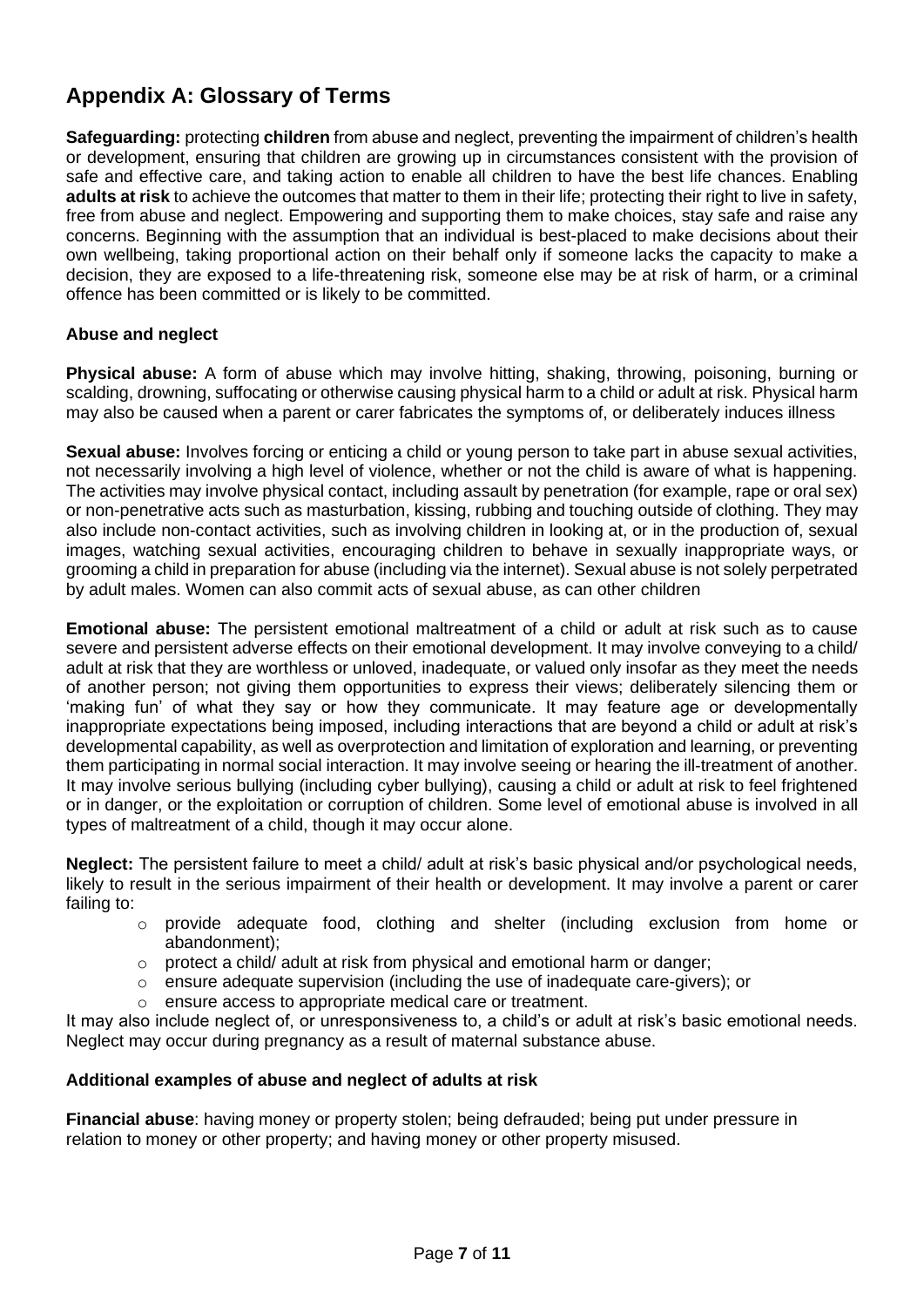**Discriminatory abuse**: treating someone in a less favourable way and causing them harm, because of their age, gender, sexuality, gender identity, disability, socio-economic status, ethnic origin, religion and any other visible or non-visible difference.

**Domestic abuse**: includes physical, sexual, psychological or financial abuse by someone who is, or has been a partner or family member. Includes forced marriage, female genital mutilation and honour-based violence (an act of violence based on the belief that the person has brought shame on their family or culture). Domestic abuse does not necessarily involve physical contact or violence.

**Psychological abuse:** including emotional abuse, threats of harm or abandonment, deprivation of contact, humiliation, blaming, controlling, intimidation, coercion, harassment, verbal abuse, isolation or withdrawal from services or supportive networks.

**Organisational abuse**: where the needs of an individual are not met by an organisation due to a culture of poor practice or abusive behaviour within the organisation.

**Self-neglect:** behaviour which threatens an adult's personal health or safety (but not that of others). Includes an adult's decision to not provide themselves with adequate food, clothing, shelter, personal hygiene, or medication (when indicated), or take appropriate safety precautions

**Modern slavery**: encompasses slavery, human trafficking, criminal and sexual exploitation, forced labour and domestic servitude. Traffickers and slave masters use whatever means they have at their disposal to coerce, deceive and force individuals into a life of abuse, servitude and inhumane treatment.

- A person who is being abused may experience more than one type of abuse
- Harassment, and bullying are also abusive and can be harmful
- Female Genital Mutilation (FGM) is now recognised as a form of physical, sexual and emotional abuse that is practised across the UK
- Child Sexual Exploitation is recognised as a form of sexual abuse in which children are sexually exploited for money, power or status
- Child trafficking is recognised as child abuse where children are often subject to multiple forms of exploitation. Children are recruited, moved or transported to, or within the UK, then exploited, forced to work or sold
- People from all cultures are subject to abuse. It cannot be condoned for religious or cultural reasons
- Abuse can have immediate and long-term impacts on someone's well-being, including anxiety, depression, substance misuse, eating disorders and self-destructive Conducts, offending and antisocial Conduct
- Those committing abuse are most often adults, both male and female. However, child-to-child abuse also takes place.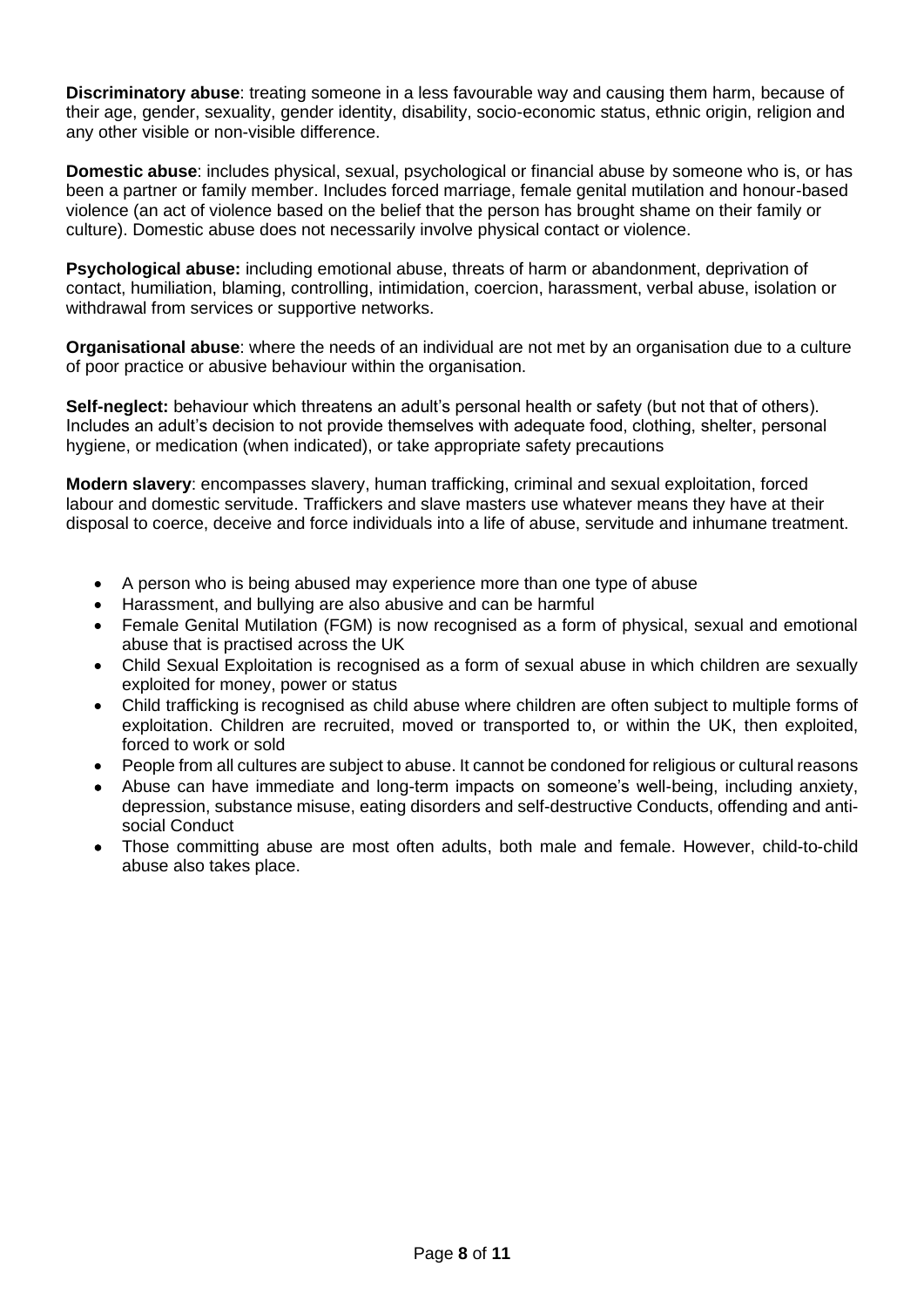## **Appendix B: What to do if a disclosure from a child or adult at risk is made to you:**

- 1. **Listen** carefully and calmly to the individual
- 2. **Reassure** the individual that they have done the right thing and what they have told you is very important
- 3. **Avoid questioning** where possible, and never ask leading questions
- 4. **Do not promise secrecy**. Let the individual know that you will need to speak to the Welfare Officer/LTA Safeguarding Team because it is in their best interest. If you intend to speak to the police or social care, you should let them know this too.
- 5. **Report the concern.** In an emergency, call the police (999), otherwise talk to the Welfare Officer/LTA Safeguarding Team as soon as possible. Do not let doubt/personal bias prevent you from reporting the allegation
- **6. Record** details of the disclosure and allegation using the LTA's online reporting a concern form within 24 hours*. If you do not have access to the online form, write down the details using what you have available then sign and date it.*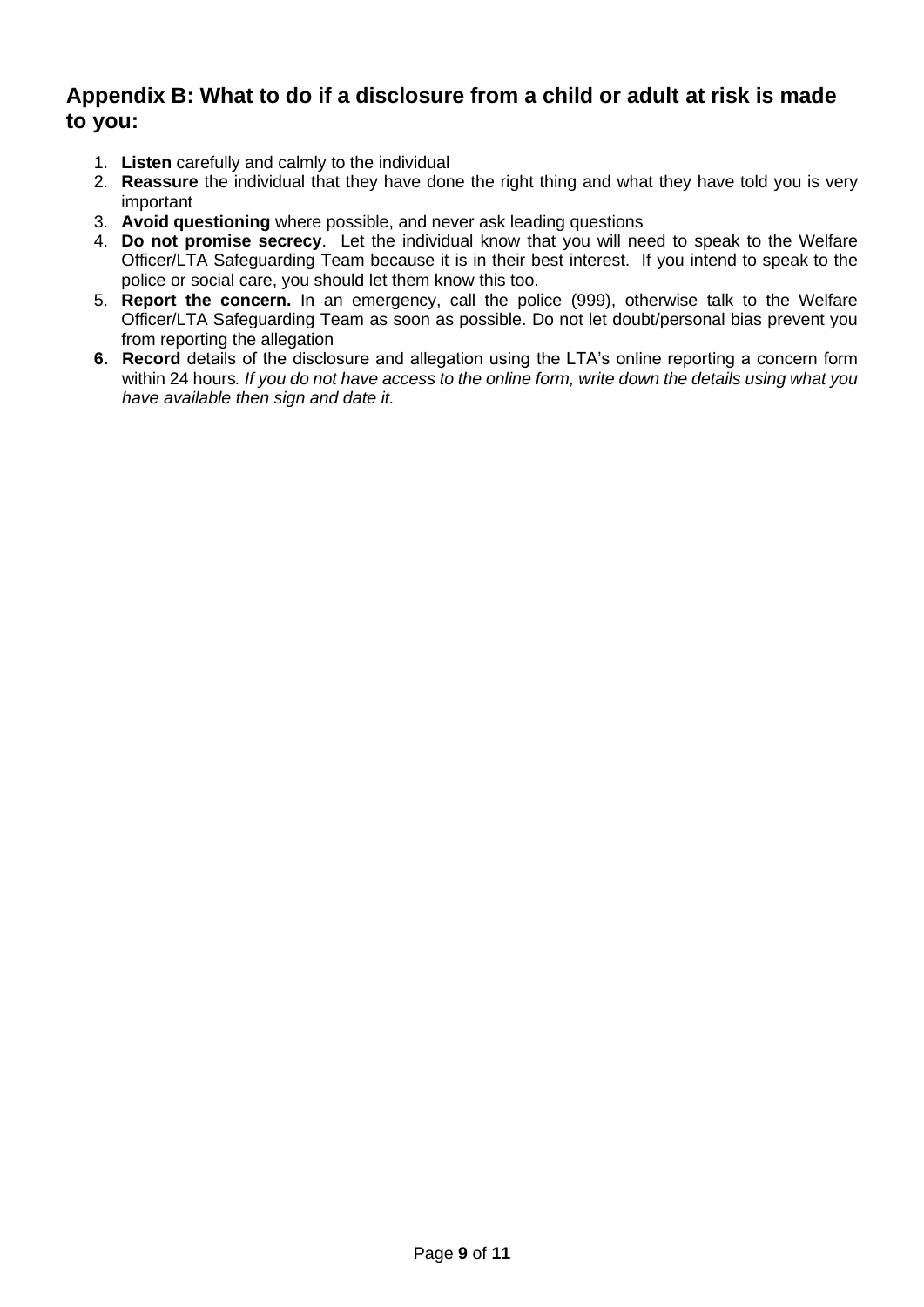## **Appendix C: Reporting a Safeguarding Concern outside the Tennis Environment that is brought to the attention of the County Association**

What to do if you are worried that a child is being abused outside the tennis environment (e.g. at home, school or in the community) but the concern is identified through the child's involvement in tennis